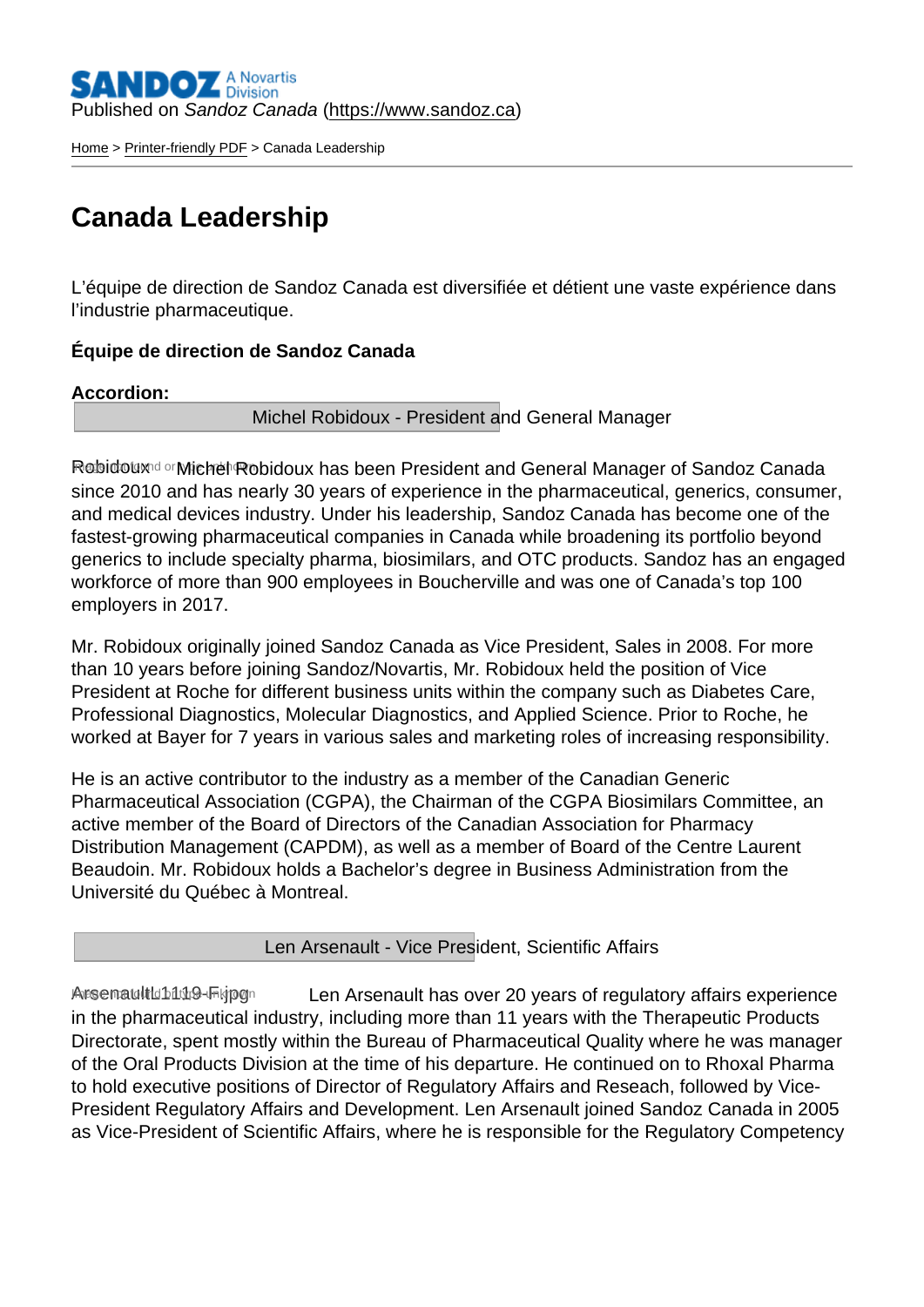Center, Medical Information and Pharmacovigilance, and Intellectual Property groups. He is also Vice Chair of the Canadian Generic Pharmaceutical Association Scientific Affairs committee and sits on the CGPA Intellectual Property Committee.

Mr. Arsenault holds a Bachelor's degree in Chemistry from Concordia University.

Christian Danis - Vice-President, Legal and Government Affairs

DanisC447-F.jpg

Image not fou Christian Danis is Vice-President, Legal and Government Affairs, and joined Sandoz

in 2004 as General Counsel and Corporate Secretary. He now heads a team of professionals working in various areas of activity, including contract negotiations, corporate compliance, security matters, government relations and litigation management and prevention.

Mr. Danis holds a Bachelor of Law degree from the Université de Montréal and is a member of the Québec Bar. He also has a Bachelor's degree in Political Sciences from Concordia University.

Martin Fournier - Vice-President, Finance and IT

FournierM494-F2.jpg

Image not fou**Martine Fournier has been Vice-President, Finance and MIS since 2009. He joined** 

Sandoz in 2006 as Director, Information and Financial Accounting. He has over 17 years of diverse project management experience in the field of accounting and finance, mainly within businesses in the manufacturing sector. Before joining Sandoz, he held various positions in accounting firms at the auditing and consulting levels, most recently at Deloitte as Senior Director, Management and Technology Consulting.

Mr. Fournier holds a Bachelor's degree in Accounting, B.B.A., from Hautes Études Commerciales Montréal. He is also a member of the Ordre des comptables agréés du Québec.

Martin Arès – Vice President, Sales and Marketing, Generics and Specialty Products

Martin Arès

Image not fou**Martine Ariès whas more than 25 years of experience working for global pharmaceutical** 

companies in Canada and Europe. While his career started in sales, he quickly progressed to senior marketing positions, then to global roles, and subsequently to senior management roles in Europe. Since his return to Montreal in 2012, Mr. Arès has held leadership positions at Bristol Myers Squibb and at Sanofi, where he was Vice President, Diabetes and Cardiovascular.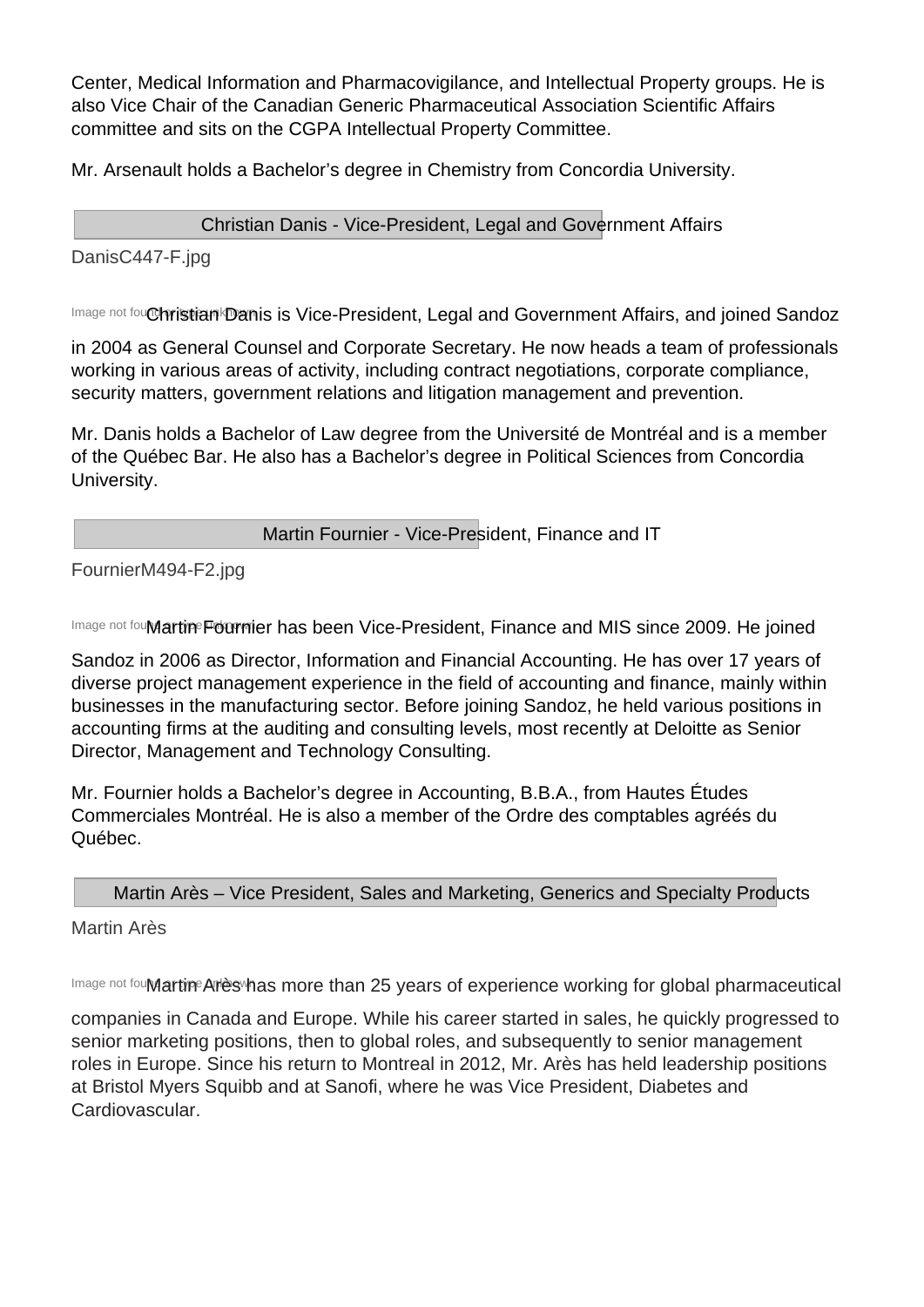Mr. Arès is recognized as a passionate leader and a strategic thinker with skills in business development, building strong vision, team leadership and talent development. His success stems from his excellent knowledge of the market, his thorough understanding of customer needs and market trends, and his ability to make the right choices to ensure the company's growth. He attracts strong talents and, through his collaborative style, he mobilizes teams to meet clear yet ambitious common objectives.

Under his leadership, Sandoz Canada was named best generics company and best partner in 2017, 2018 and 2019 by one of the largest retailer and wholesaler in Canada. Mr. Arès has been instrumental in advancing Sandoz Canada's market share to the coveted number two position in the Canadian generic pharmaceutical industry. He has been a key player in Sandoz Canada's evolution into a unique Bio-Generic company and manages one of the largest product portfolios in the industry.

Mr. Arès holds a bachelor's degree in finance and marketing from HEC in Montreal and studied in the fields of strategy and leadership at the London Business School of Economics.

Daniel Abran - Executive Director, Commercial Operations Quality

Daniel Abran.jpg

Image not found or type unknown

Daniel Abran has been working for Sandoz Canada since February 2007 and is the Executive Director, Commercial Operations Quality. As such, his duties include ensuring the quality of business development, product recall and complaint management, and establishment licence processing. He is also in charge of releasing product batches for imported and purchased products and monitoring quality agreements. Mr. Abran began his career as the owner of DA LAB Inc., and then went on to the positions of Senior Scientist and Manager, Pharmacology at Theratechnologies Inc.

Mr. Abran has a PhD in Anatomy from Dalhousie University in Halifax and did his postdoctoral research at the Research Center of the Sainte-Justine University Hospital in Montréal.

Amarjit Singh – Vice-President, Development Center

Amarjit\_Singh

Image not fou**Amarjit Singh has been Vice-President of Sandoz Development Center in Canada** 

since August 1<sup>st</sup> 2016 after temporary occupying this role for a whole year.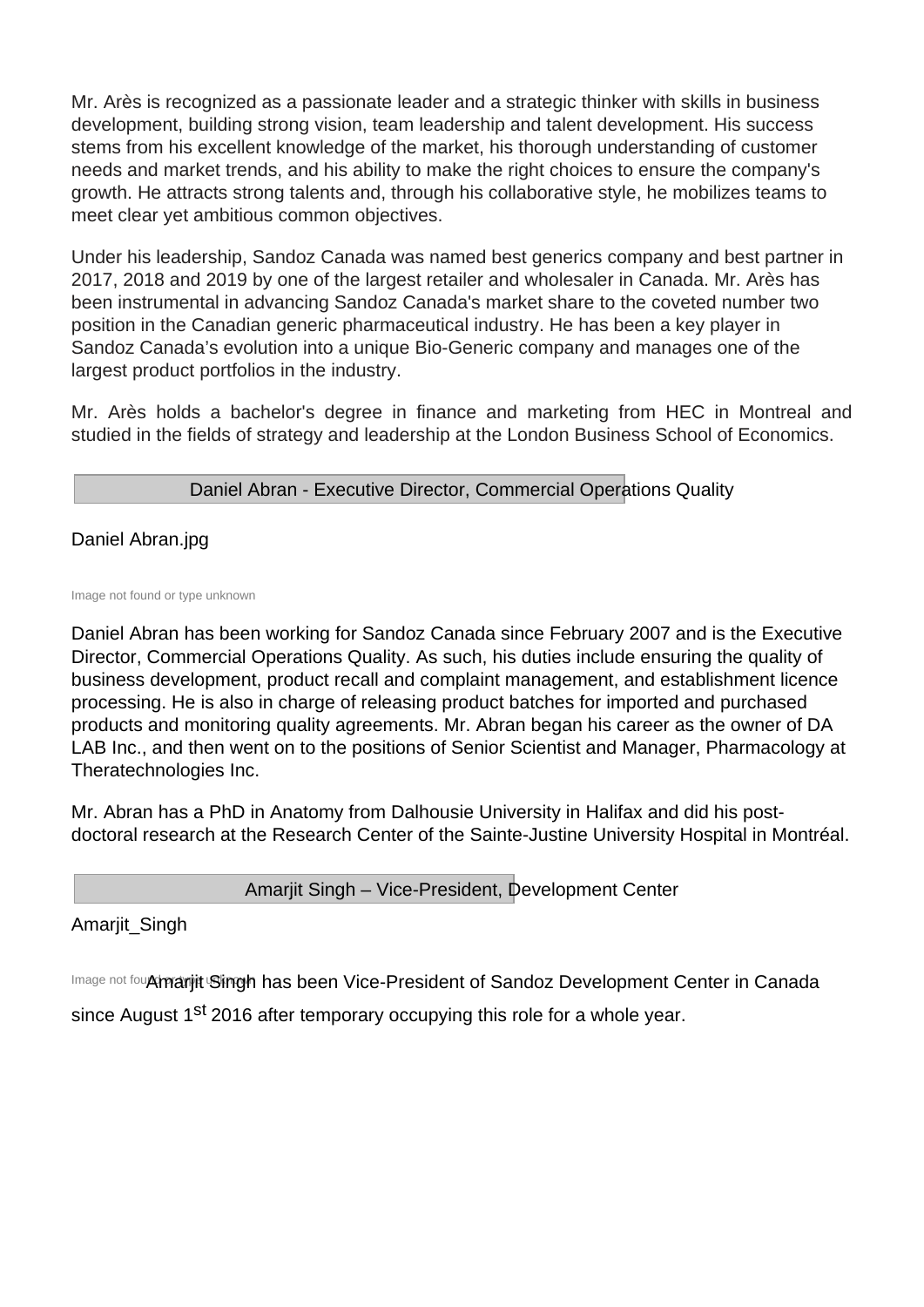Before joining the Canadian team, Amarjit was the Head of Sandoz Kalwe Development Center in India for six years. Prior to this role, he held various positions with growing responsibility in the Indian pharmaceutical industry at companies as Johnson & Johnson, Panacea Biotec and Sun Pharmaceuticals.

Mr. Singh, an Indian national, holds a PhD in Pharmaceutical Sciences from the Panjab University in Chandigarh, India.

Vincenzo Ciampi - Executive Director, Innovation and Strategic Projects

http://www.sandoz.ca/cs/www.neu.sandoz.ca/media/Vince\_sans\_fond.jpg

Image not fou**lyincenzo Ciampi is Executive Director, Innovation and Strategic Projects since July** 

25, 2016. Mr. Ciampi's responsibilities includes leading corporate initiatives and strategic planning, monitoring and steering monthly performance on key annual objectives and KPIs, as well as developing innovative approach to reach the vision of Sandoz Canada.

Mr. Ciampi brings more than 20 years of experience in business development, marketing, corporate strategy and change management with major corporations in the insurance, IT, financial and health service sectors. His previous positions have included Director, Strategic Projects, at CGI; Vice President, Strategy and Corporate Development as well as Vice President, External Communications and Public Affairs, at Standard Life Assurance; and Vice President, Corporate Marketing at Aon Hewitt. Prior to joining Sandoz Canada, he was General Manager, Strategy and Product Management, at Telus Health.

Mr. Ciampi holds a Bachelor of Commerce degree in Marketing/International Business from McGill University and a MBA from École des Hautes Études Commerciales.

Annick Lambert, Executive Director, Communications

Annick\_Lambert.jpg

Image not fou**Ahnick Lambert joined Sandoz Canada in September 2014 and holds the position of** 

Executive Director, Communications. She is responsible for managing internal, corporate and brand image communications, as well as managing all strategic aspects of communications. She has acquired more than 20 years of experience as a manager/leader in communications. She also held many positions in communications and marketing at Pratt & Whitney Canada, in communications and change management at Domtar and she also owned a communication agency.

Mme. Lambert holds a Bachelor degree in Business Management, a Diploma in International Business at École Supérieur de Commerce in Poitiers, France, as well as an Executive MBA at Université de Sherbrooke. She also sits on several Boards of Directors.

Marc St-Pierre - Vice-President, Human Resources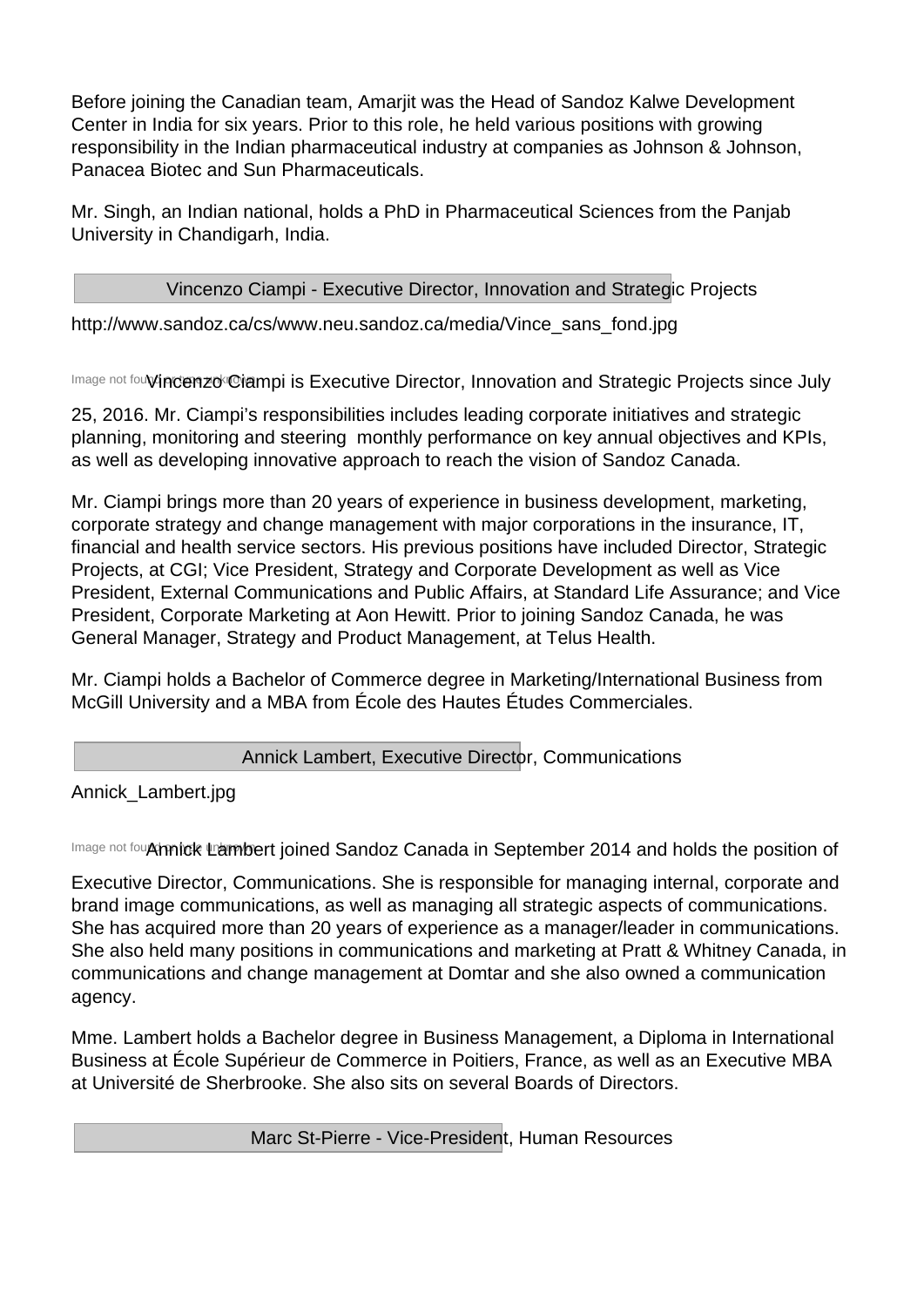Image not fou**Marc St-Pierre holds the position of Vice-president, Human Resources. He joined** 

Sandoz (previously Sabex) in 1997 and, as business partner, his main responsibilities are to oversee the HR strategic orientation and policy alignment for the canadian operations (including the Development Centre, Manufacturing, the Quality Unit and Commercial operations). With over 25 years' experience in the field of Human Resources management, he has previously held several management positions in industry leading companies, more specifically in the publishing/direct mail business (with Reader's Digest) as well as telecommunications (with Canadian Marconi Company).

Mr. St-Pierre holds a Bachelor's degree in Industrial Relations from the Université du Québec en Outaouais and is a member of the Ordre des conseillers en ressources humaines agréés (CHRP).

# Nadia Turchetta – Executive Director, Biopharmaceuticals

#### Nadia Turchetta

Image not fou**Nadia Turchetta is Executive Director, Biopharmaceutical since January 2016. In this** 

role she will lead the creation of the Biosimilar business unit and oversee the launch of Sandoz's portfolio of products as the current existing generation of industry wide biologics reaches patent expiration. Ms. Turchetta has over 13 years of experience in the pharmaceutical industry. Prior to Sandoz, she held various management positions at Novartis until her promotion in 2013 as the Lucentis Brand Director. She distinguished herself by developing innovative strategies to advance the brand and position it securely against competition.

Nadia Turchetta's academic background includes a Bachelor of Business Administration at the Richard Ivey School of Business, University of Western Ontario.

François David – Executive Director, Consumer Products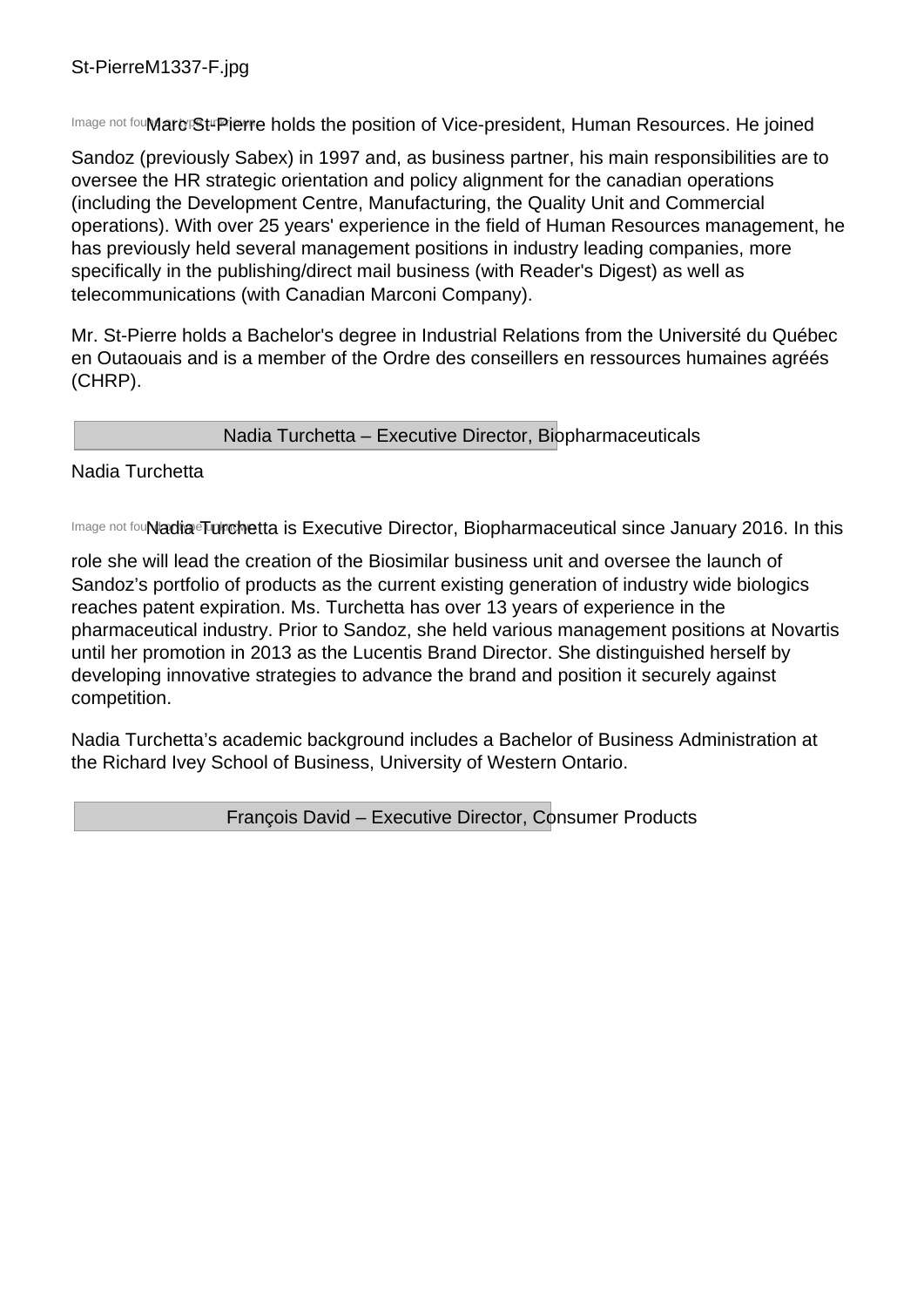François David – Directeur exécutif, Produits aux consommateurs

Image not four trance is David joined Sandoz in Octobre 2016. He has a broad experience in the

world of Consumer Products. He has had several important mandates during his career, including managing the nation-wide activities of pharmaceutical and medical sales departments, trade marketing, telemarketing, sales, and more. Before joining Pendopharm, he was the National Commercial Director of Pierre Fabre Dermo-Cosmétique Canada. Previously, he was a senior Brand Manager at Molson Coors Canada and Director of Local Sales of Montréal NRJ and Rock Détente for Astral Media Radio Québec. He also worked for nine years for Johnson & Johnson Canada, one of the top 3 businesses in OTC, as National Director of Sales (RoC), Product Director – Professional Marketing, Product Director – Stayfree and K-Y brands, and Product Manager – Neutrogena brand.

He has a Bachelor's degree in Administration with a concentration in Marketing from the Université de Sherbrooke and has completed several specialized educational programs.

# Geneviève Giguère – Vice President, Supply Chain/ESO ComOps

GiguereG658-F.jpg

Image not fou**Geneviève Giguère holds the position of Vice President, Supply Chain/ESO ComOps** 

since March 2016. In this role, Ms. Giguère is responsible for supply chain operations, including demand management, procurement, distribution and customer service for all sites. She is also responsible for the relationship with our external partners to align strategies and execution with the various functions of the organization.

Prior to this role, Ms. Giguère held the position of Executive Director, Supply Chain from August 2015. Previously, she was Executive Director, Strategic Project Management, where she was responsible for business planning and the company's strategic projects. She joined Sandoz from Deloitte Consulting where she managed projects for the healthcare industry, in various areas of the value chain such as logistics, procurement & sourcing and finance. She also developed strategies and performance management models for large organizations.

Genevieve holds a Bachelor degree in Industrial Engineering from École Polytechnique in Montreal, as well as an Executive MBA from Concordia University.

# Roger-Ketcha Ngassam – Vice President Technical Operations

# Roger-Ketcha Ngassam.jpg

Image not found or type unknown

Roger-Ketcha Ngassam has been Vice President Technical Operations since November 2, 2015. Mr. Ngassam joined Sandoz on August 26, 2013 as Plant Manager, and has more than 15 years of experience in manufacturing operations, including with pharmaceutical and